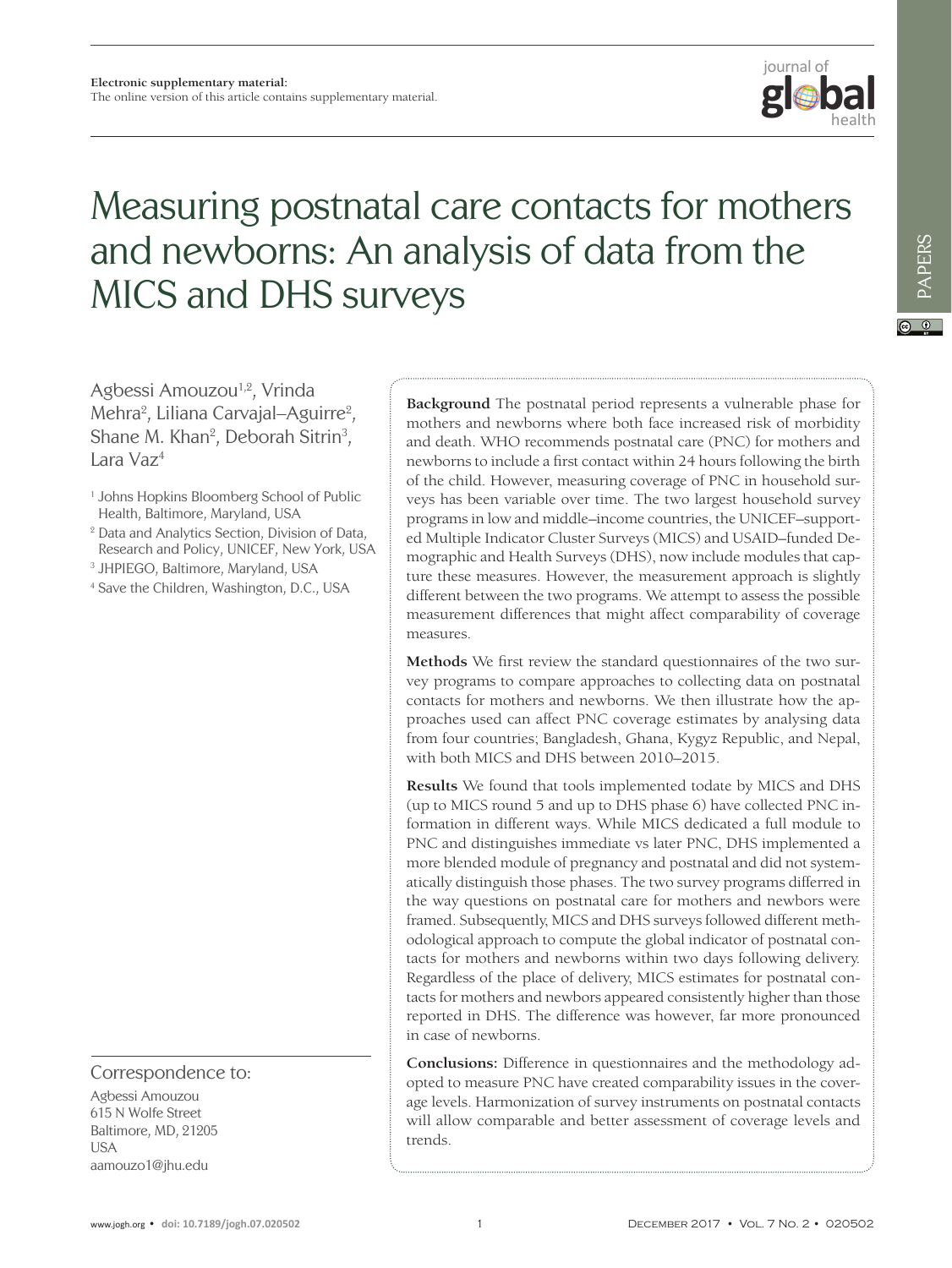The postnatal period, days and weeks following childbirth, is a vulnerable phase in the lives of mothers and newborns. Deaths within the first month of life represent 45% of all under–five deaths [[1](#page-9-0)] and of these, far too many occur within the first week of birth. In 2015, nearly one million neonatal deaths occurred on the day of birth and close to two million newborns died in the first week of life [\[2](#page-9-1)]. Women too face an increased risk of morbidity and death after delivery. Maternal complications such as bleeding and sepsis following childbirth are responsible for over one–third of the maternal deaths worldwide [[3](#page-9-2)]. To support mothers and newborns during this critical phase, postnatal care (PNC) was identified as a critical need by the World Health Organization (WHO) in 1997 [\[4](#page-9-2)]. In 2004, this recommendation was again highlighted in WHO's guidelines for pregnancy, childbirth, postnatal and newborn care [[5](#page-9-3)]. Postnatal care guidelines were recently reviewed to recommend the number, timing and content of postnatal care contacts. WHO recommends the first postnatal contact within 24 hours of birth, followed by three additional contacts on day 3, between days 7–14 and six weeks after birth. In case of facility based deliveries, newborns should receive an immediate check at birth, full clinical assessment around one hour after birth and before discharge [[6](#page-9-4)].

Recent research estimates that increased coverage of postnatal interventions, along with quality interventions from preconception to birth can save 1.9 million neonatal deaths annually. [\[7](#page-9-5)]. Postnatal care home visit from a trained provider within two days of delivery can lead to 30–40% reduction in neonatal mortality [[8,](#page-9-6)[9](#page-9-7)]. Given the significance of postnatal period and the effectiveness of postnatal care, it was essential that its coverage is measured and monitored at global and country level. In 2010, the countdown to 2015 called on the importance of developing and expanding the measurement and availability of data on PNC [\[10\]](#page-9-8). More recently with the launch of the United Nations Global Strategy for Women's, Children's and Adolescent's Health [[11](#page-9-9)] and the Lancet Every Newborn Series in 2014 [\[12](#page-9-10)] the international community has agreed on new frameworks for global monitoring of MNCH targets. These recent frameworks which include Every Newborn Action Plan (ENAP) and Ending Preventable Maternal Mortality (EPMM) have included and prioritized postnatal care as a core coverage monitoring indicator.[\[11](#page-9-9),[13](#page-9-11),[14](#page-9-12)].

Although there is consensus on the importance of care during this period, the definition and measurement of PNC contacts with the mother and newborn have been a challenge. With regard to definition, an important issue described by the Newborn Technical Working Group deals with timing of postnatal care [\[15](#page-9-13)]. There is a lack of consensus among experts as to when the intrapartum period ends and the postnatal period begins. Other studies have analyzed the validity and reliability of respondents' answers regarding the timing of postnatal health check [[16](#page-9-14)–[18](#page-9-15)]. Timing of postnatal health check has typically ranged from minutes to days. Thus, many of these contacts may be part of the routine intrapartum care rather than distinct postnatal care contacts [\[15](#page-9-13),[16](#page-9-14)]. The confusion in the timing and content of PNC also led to further challenges in the measurement from household surveys. To measure, PNC, it is essential to convey appropriately a clear understanding to the respondent of what interventions are considered PNC, the timing, location (facility or outside facility) and provider of the interventions.

Large–scale, nationally representative household surveys such as the UNICEF–supported Multiple Indicator Cluster Surveys (MICS) [\[19\]](#page-9-16) and the USAID–funded Demographic and Health Surveys (DHS) [\[20](#page-9-17)] now systematically collect data on PNC in their standard tools. Both survey programs report on the global postnatal care indicator for mothers and newborns which is defined as the "postnatal health check for the mother (or newborn) within two days of delivery". However, there are differences in the survey tools with MICS round four introducing a detailed module on PNC, tested in consultation with the Newborn Technical Working Group [\[15](#page-9-13),[21](#page-9-18)]. A couple of studies have raised the difference in MICS and DHS protocols along with their potential implications on MNCH coverage indicators, and called for greater attention to harmonizing the indicators [\[15](#page-9-13),[22](#page-9-19)]. With regards to PNC, there has not been a systematic assessment comparing the measurement approaches implemented by MICS and DHS, the two largest source of population–based MNCH coverage data in low and middle–income countries, so it has not been clear how questionnaire differences may affect the level and interpretation of PNC coverage.

The aim of the present study is to assess the data on postnatal care of mothers and newborns collected by MICS and DHS and compare PNC measures. In the first part of this paper, we compare the standard questionnaires of MICS and DHS. To illustrate and further study how differences in questionnaires may affect coverage levels, we then review the computation approach of the PNC coverage indicators in four countries with available data from both surveys.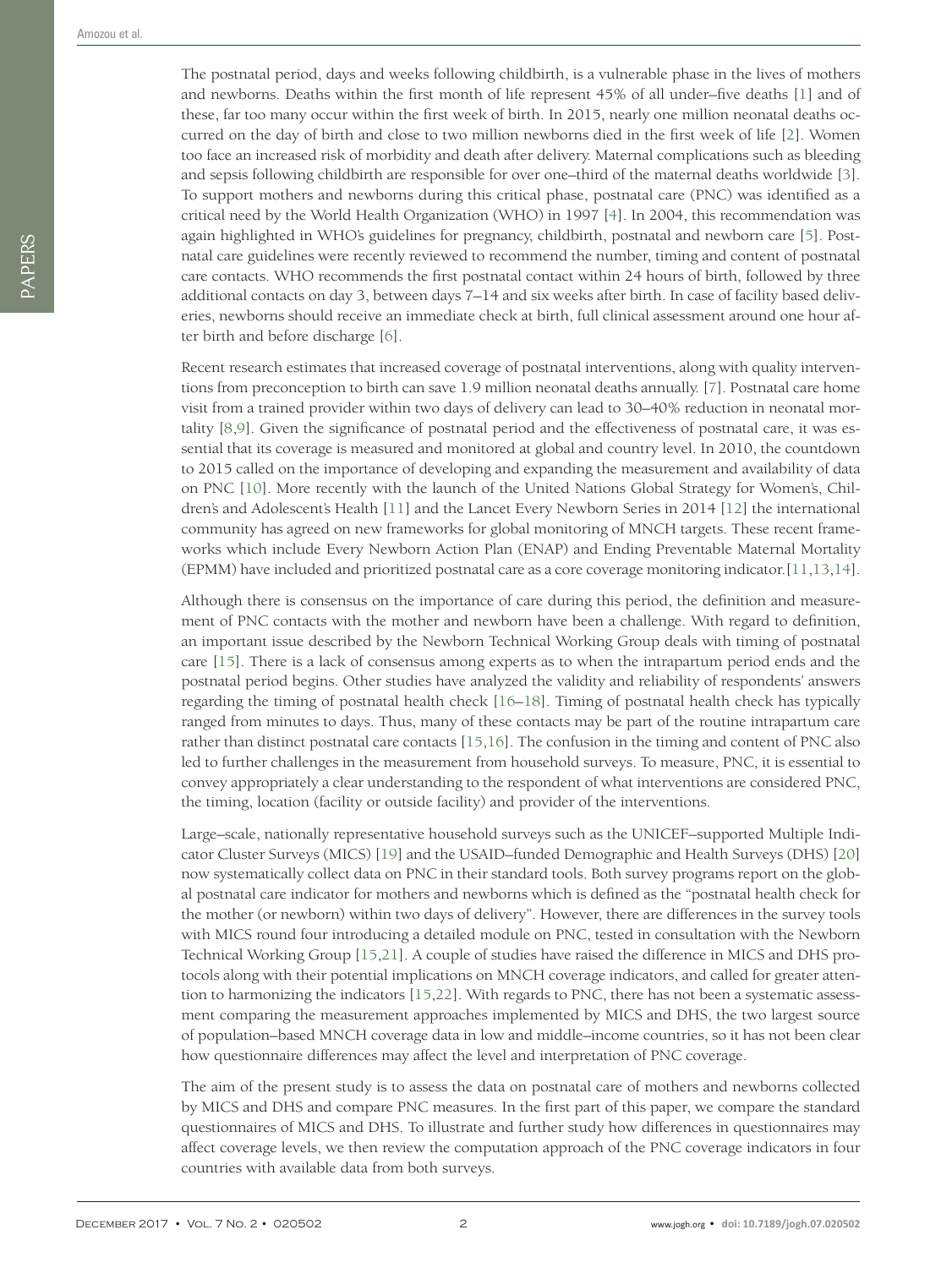## DATA AND METHODS

#### Data

The data for this study come from standard individual women's questionnaires used in MICS and DHS. The questionnaires were obtained from the website of these survey progams [\[23](#page-9-20),[24](#page-9-21)]. The MICS survey program works in rounds and is currently in its round six. DHS is implemented in phases and is currently in its seventh phase. PNC questions are asked to women age 15–49 years with a last live birth in the recent past, generally the past two to five years. Questions are asked regardless of whether the child is still alive or not.

For the quantitative assessment of data on postnatal care, we first used estimates on postnatal care coverage within two days of delivery for women and children from all available DHS and MICS reports during the period 2010–2015. We then identified six countries that had a MICS and a DHS survey of the 60 countries with DHS and/or MICS during this period. The selection of six countries namely, Bangladesh, Ghana, Kyrgyz Republic, Malawi, Nepal and Zimbabwe was intended to be illustrative rather than representative of countries across the two survey programs. Out of these, we retained four countries because the DHS survey in Malawi and Zimbabwe in 2010 and 2011 respectively, did not collect all the required information on postnatal contacts of mothers and newborns. Survey sample sizes in the four countries examined are included in **[Table 1](#page-2-0)**.

#### Statistical analysis

We first described the coverage of postnatal care within two days of delivery for mothers and newborn using all available and consistent data from MICS and DHS reports during the period 2010–2015. Then for each survey program, we reviewed the model questionnaires starting from four 4 for DHS and round three for MICS, when questions on PNC were first introduced in each programme. We examined the wording of the PNC questions asked to mothers and the reference populations used. We finally compared data collected on postnatal contacts using questionnaires from MICS round five and DHS phase 6 as these survey rounds had quantitative data available at the time of analysis and mapped the algorithm of measurement of postnatal contacts across the 2 survey programs. We could not include data from the latest MICS round six and DHS phase 7 surveys as no databases on these revised tools were available at the time of completion of this analysis. The observed difference in questionnaires was then used to investigate any difference in the PNC indicator values across the two survey programs.

Focusing on the four countries listed above, we then carried out a quantitative description of variables on postnatal contact and timing of health check from MICS and DHS data sets. To investigate sources of differences between surveys, we calculated coverage of any PNC separately for mothers and newborns and for facility and non–facility births, then distinguished "immediate checks" and "postnatal care visits". Immediate checks refer to women who gave birth in a health facility and who received a check before discharge or to women who gave birth outside a health facility in presence of a birth attendant (health professional or trained birth attendant) and who had a check before the attendant left. A "postnatal care visit" is considered occurring after discharge or after the birth attendant has left or any check for women who gave birth without an attendant. A postnatal health check refers to either of those checks and is accounted for in the measurement of the PNC indicator [[25](#page-9-22)]. We then calculated the global indicator of postnatal care within two days after birth. The global indicator as reported in survey reports was calculated separately for institutional and non–institutional births by consistently excluding postnatal health

<span id="page-2-0"></span>

|  |  |  |  |  | Table 1. Countries included in the analysis, data sources and sample sizes |  |
|--|--|--|--|--|----------------------------------------------------------------------------|--|
|  |  |  |  |  |                                                                            |  |

| <b>COUNTRY</b> |           | <b>MICS</b>             |                                               |      |                         |                                     |
|----------------|-----------|-------------------------|-----------------------------------------------|------|-------------------------|-------------------------------------|
|                | Year      | Number of<br>households | Number of<br>women<br>$(15-49 \text{ years})$ | Year | Number of<br>households | Number of<br>women<br>(15–49 years) |
| Bangladesh     | 2012-2013 | 55120                   | 29599                                         | 2014 | 17989                   | 18245*                              |
| Ghana          | 2011      | 12150                   | 10963                                         | 2014 | 12841                   | 10963                               |
| Kyrgyzstan     | 2014      | 7190                    | 6995                                          | 2011 | 8208                    | 8286                                |
| Nepal          | 2014      | 13000                   | 14936                                         | 2011 | 11353                   | 12918                               |

DHS – Demographic and Health Surveys, MICS – Multiple Indicator Cluster Surveys

\*Data was collected only on ever married women.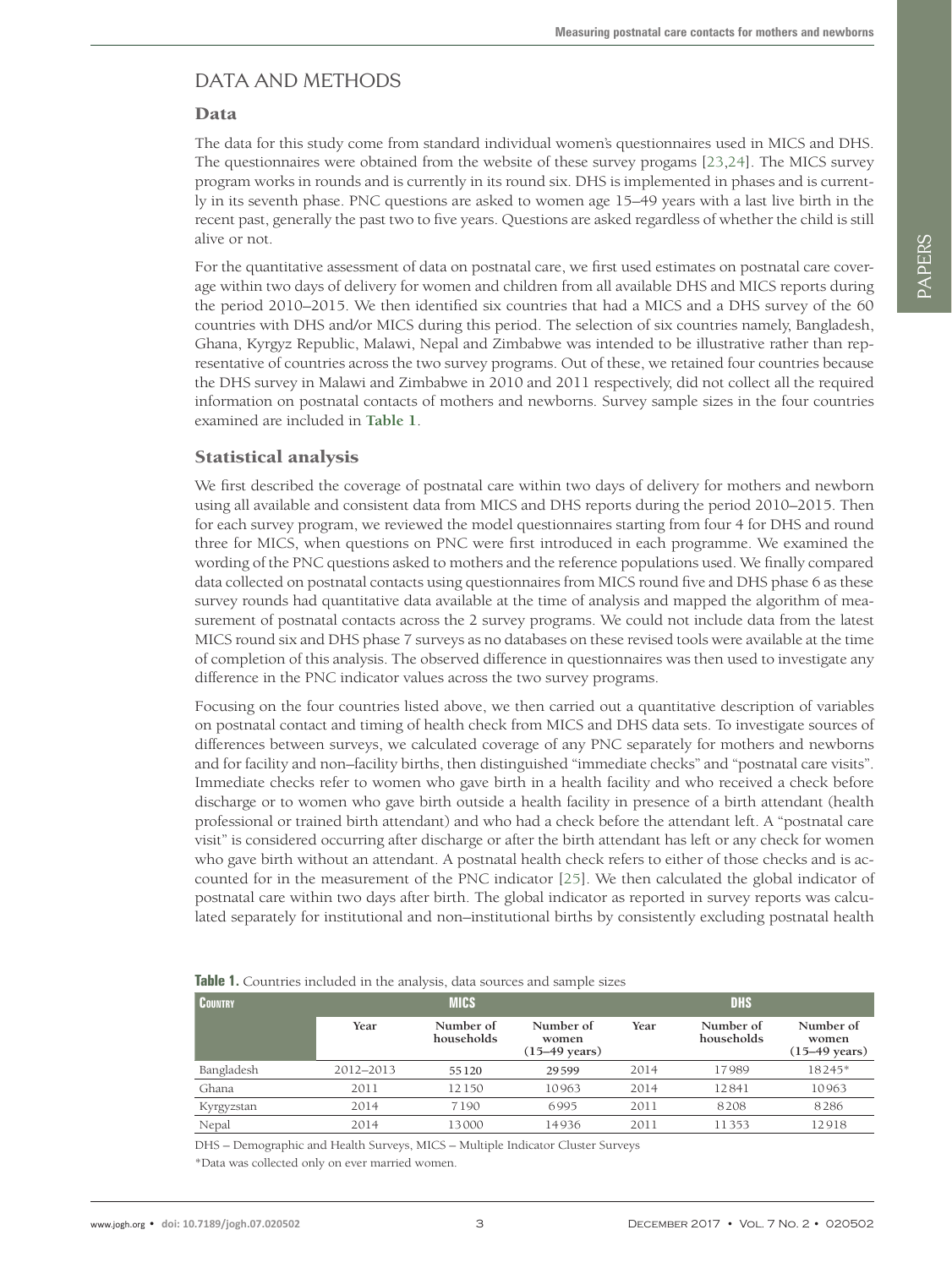checks by a relative, family or friends. Our estimates for postnatal care of mothers and newborn differ from the survey report in case of Bangladesh DHS 2014 as the latter reports on postnatal health checks by only medically trained providers among live births in last three years while we follow a standardized approach of assessing postnatal care among live births in two years preceding the survey.

We then used the data collected in these 4 surveys to investigate the distribution of timing of health checks for mothers and newborns. Both survey programs report time of postnatal health checks in units of hours, days or weeks. However, for the purposes of this analysis, timing of postnatal health check was computed and assessed in terms of days, going from to 42 days.

#### Ethical review

Data used in this study come from publicly available data which are anonymized and therefore no ethical approval was sought. The Institutions that collected the data are responsible for securing the appropriate ethical approval prior to data collection.

## RESULTS

#### PNC Coverage patterns

**[Figure 1](#page-2-0)** shows the coverage of postnatal care within two days for mothers and newborns, using all available consistent data from MICS and DHS surveys between 2010–2015. The figure compares PNC for mothers and newborns separately for DHS (A) and for MICS (B), and for different set of countries. The





**Figure 1.** Coverage of postnatal care within two days of delivery for mothers and newborns, Demographic and Health Surveys (DHS) and Multiple Indicator Cluster Surveys (MICS) (2010–2015). **A.** DHS data. **B.** MICS.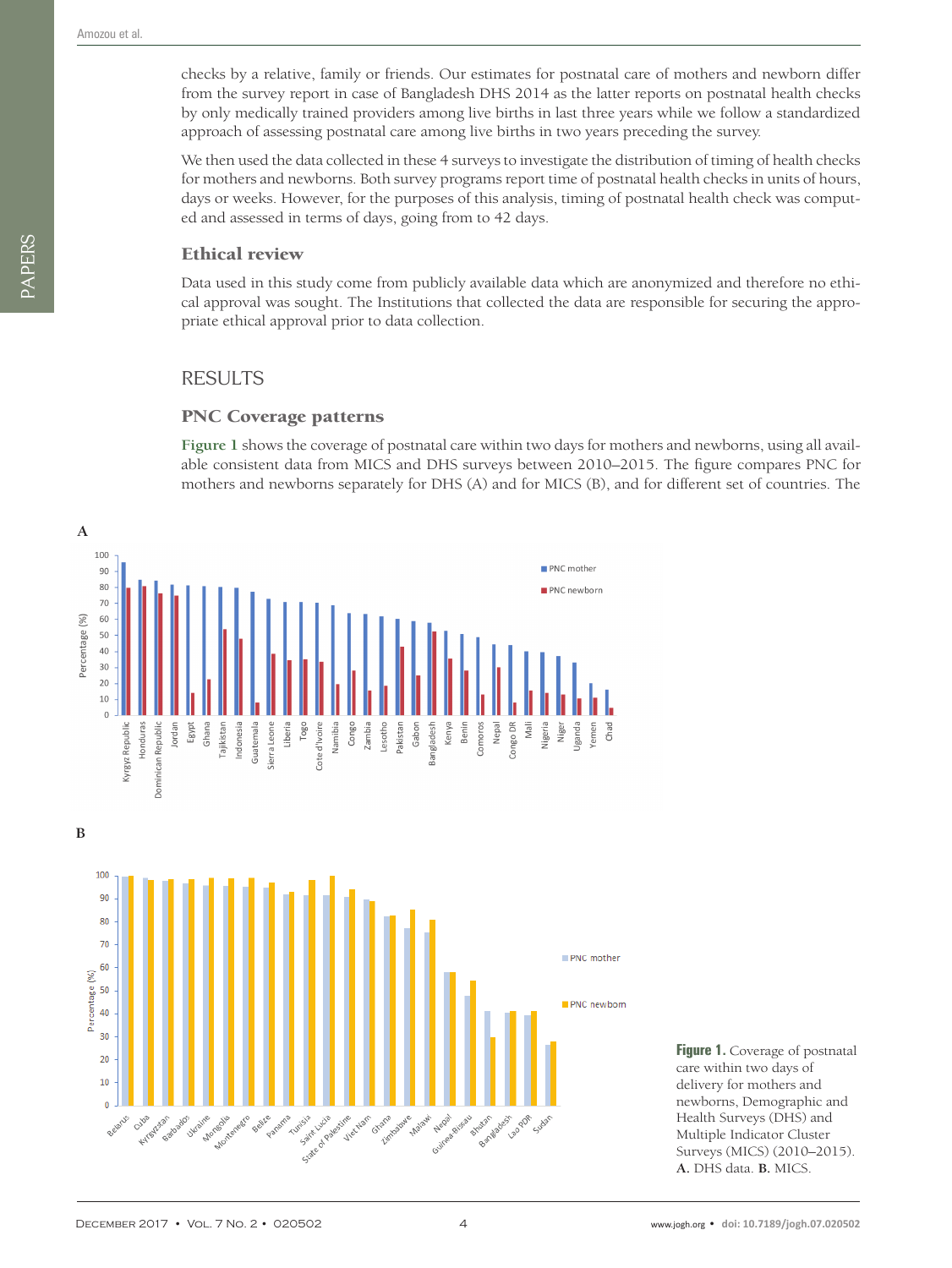figure indicates variable levels of coverage across countries but highlights two important features. On the one hand, for DHS data, coverage levels of PNC appear higher for mothers than for newborns for all countries. On the other hand, for MICS, coverage of PNC appears fairly similar for mothers and for newborns, with newborns appearing to have a slight advantage over mothers in some countries (Tunisia, Saint Lucia, Zimbabwe and Malawi and Guinea–Bissau). The differential patterns between MICS and DHS persist in countries, such as Ghana and Kyrgyz Republic that had both types of surveys within the period examined.

#### Measuring PNC in DHS

**[Table 2](#page-4-0)** provides the evolution of introduction of PNC questions in DHS questionnaires by phase, and specific questions introduced. PNC questions were first introduced in phase 4 questionnaire in 1997. These questions were asked only to women who delivered outside a health facility. No attempts were made to measure PNC of newborns. In 2003, a new phase questionnaires were introduced (phase 5) which extended the PNC questions to all women regardless of place of delivery. In addition, questions on PNC for newborn were collected for the first time . However, they were asked only about facility births. From 2008, the phase 6 questionnaires extended PNC questions to all women and newborns, regardless of place of delivery. In addition, effort was made to ensure correct understanding of women's health check by the respondent by stating during the interview examples of actions that would be considered a health check.

The current phase 7 questionnaires introduced since 2013, continue to ask PNC questions of all women and newborns, but with additional questions to increase accuracy. Examples of what constitute a health check was provided for both women and newborns. Each category of respondents (ie, women with facility delivery who were checked before discharge, those who were not checked while in facility, and those who delivered outside a facility) has a separate set of questions investigating postnatal care for mothers and newborns. For the first time in this round, women who delivered and were checked in a health facility before discharge are once again asked questions about any check on health, time, provider and location of health checks following discharge to capture a subsequent postnatal health check. Similarly, questions about any postnatal health check of the newborn after discharge are asked of women with a facility delivery. As a result, the current phase of DHS may provide data on an additional postnatal health check for facility births. Another substantial addition in this round of survey is questions on content of PNC for mother and newborn. All women, whether they delivered in or outside a health facility are asked if a health care provider examined the cord, measured temperature, counseled on danger signs, and observed breastfeeding within two days of birth of the baby.

### Measuring PNC in MICS

**[Table 3](#page-5-0)** describes measurement of PNC in MICS questionnaires. MICS introduced standard PNC questions in a module referred to as "Postnatal Health Checks" during the fourth round of the survey starting from 2009, although there were few prior surveys that had included limited PNC questions based on countries' specific initiatives. The MICS4 module collected detailed information on postnatal health contacts after delivery and distinguished an immediate health check from a postnatal visit for all mothers and births regardless of place of delivery. The module was developed following consultation with the New-

|                         | PHASE 4 (1997-2003) |                    |                    | PHASE 5 (2003-2008) |                    | PHASE 6 (2008-2013) |                    | PHASE 7 (2013-2018) |
|-------------------------|---------------------|--------------------|--------------------|---------------------|--------------------|---------------------|--------------------|---------------------|
|                         | Facility<br>births  | All home<br>births | Facility<br>births | All home<br>births  | Facility<br>births | All home<br>births  | Facility<br>births | All home<br>births  |
| Postnatal care: Women   |                     |                    |                    |                     |                    |                     |                    |                     |
| Timing of 1st check     | X                   | <b>Yes</b>         | Yes                | Yes                 | Yes                | Yes                 | Yes                | Yes                 |
| Provider of 1st check   | X                   | Yes                | Yes                | Yes                 | Yes                | Yes                 | Yes                | Yes                 |
| Place of 1st check      | X                   | Yes                | Yes                | Yes                 | No                 | No                  | Yes                | Yes                 |
| Postnatal care: Newborn |                     |                    |                    |                     |                    |                     |                    |                     |
| Timing of 1st check     | X                   | X                  | X                  | Yes                 | Yes                | Yes                 | <b>Yes</b>         | Yes                 |
| Provider of 1st check   | X                   | X                  | X                  | Yes                 | Yes                | Yes                 | Yes                | Yes                 |
| Place of 1st check      | X                   | X                  | X                  | Yes                 | Yes                | Yes                 | Yes                | Yes                 |
| Content of check        | X                   | X                  | X                  | X                   | X                  | X                   | Yes                | Yes                 |

<span id="page-4-0"></span>**Table 2.** Overview of PNC data collected in Demographic and Health Surveys (DHS)

X – Information not collected in the survey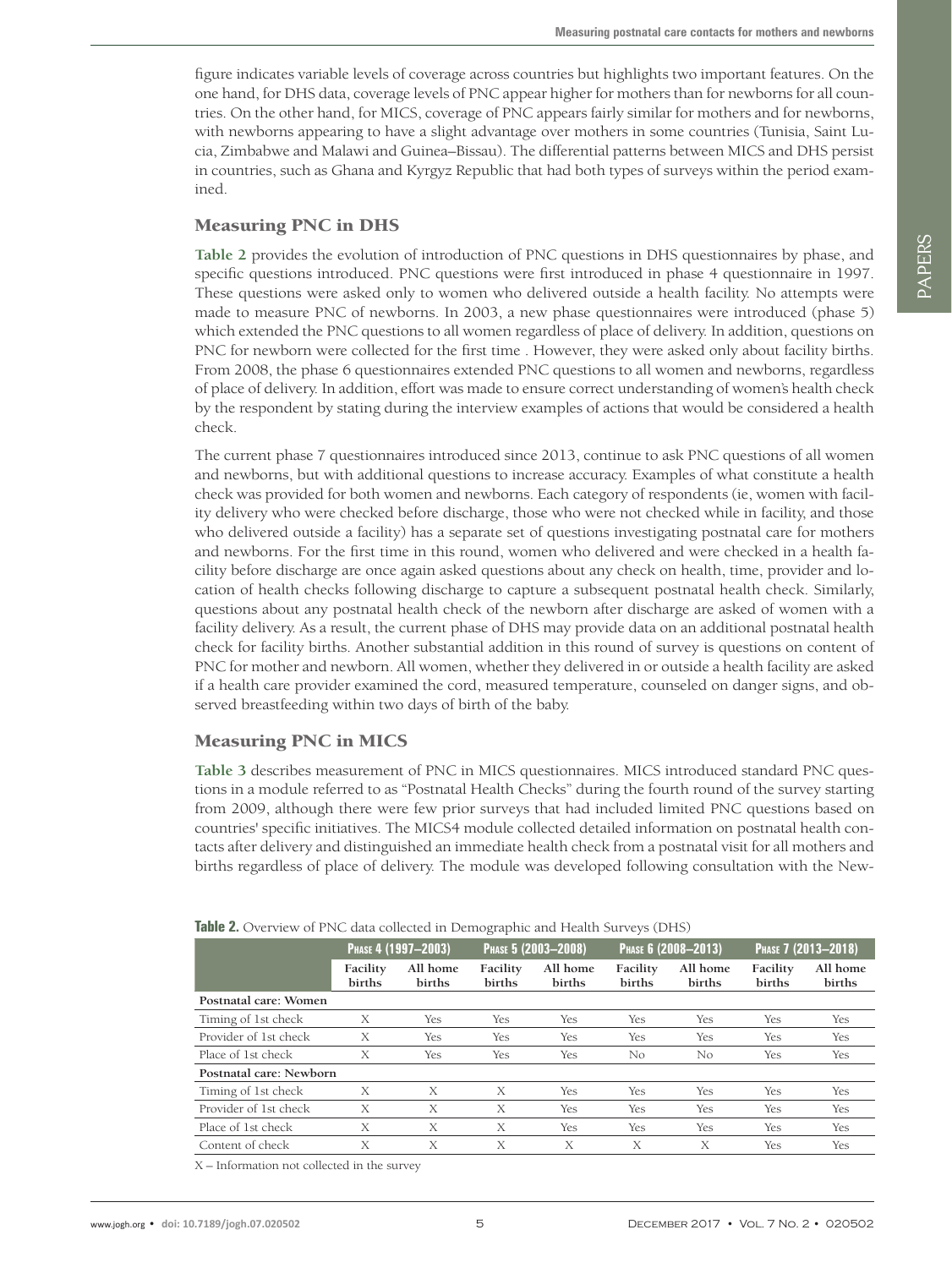#### <span id="page-5-0"></span>**Table 3.** Overview of postnatal care (PNC) data collected in Multiple Indicator Cluster Surveys (MICS)

| POSTNATAL CARE: WOMEN &<br><b>NEWBORN</b> | MICS 1–3<br>(1993–2009) |                    | MICS 4 (2009-2013)         |                              |                    | MICS 5 (2013-2016)         |                              | <b>MICS 6 (2017-ONGOING)</b> |                            |                              |
|-------------------------------------------|-------------------------|--------------------|----------------------------|------------------------------|--------------------|----------------------------|------------------------------|------------------------------|----------------------------|------------------------------|
|                                           |                         | Facility<br>births | Assisted<br>home<br>births | Unassisted<br>home<br>births | Facility<br>births | Assisted<br>home<br>births | Unassisted<br>home<br>births | Facility<br>births           | Assisted<br>home<br>births | Unassisted<br>home<br>births |
| Immediate check:                          |                         |                    |                            |                              |                    |                            |                              |                              |                            |                              |
| Time of check                             | X                       | No                 | No.                        | X                            | No                 | No                         | X                            | No                           | No                         | Χ                            |
| Provider of check                         | X                       | No                 | No                         | X                            | No                 | No.                        | Х                            | No                           | No                         | Χ                            |
| Place of check                            | X                       | Yes                | Yes                        | X                            | Yes                | Yes                        | X                            | Yes                          | Yes                        | Χ                            |
| Postnatal visit:                          |                         |                    |                            |                              |                    |                            |                              |                              |                            |                              |
| Time of 1st visit                         | Χ                       | Yes                | Yes                        | Yes                          | Yes                | <b>Yes</b>                 | Yes                          | <b>Yes</b>                   | Yes                        | Yes                          |
| Place of 1st visit                        | X                       | Yes                | Yes                        | Yes                          | Yes                | Yes                        | Yes                          | Yes                          | Yes                        | Yes                          |
| Provider of 1st visit                     | X                       | Yes                | Yes                        | Yes                          | Yes                | Yes                        | Yes                          | Yes                          | Yes                        | Yes                          |
| Content of PNC visit                      | X                       | X                  | X                          | X                            | X                  | X                          | X                            | <b>Yes</b>                   | <b>Yes</b>                 | Yes                          |

X – Information not collected in the survey

born Indicators Technical Working Group, coordinated by Save the Children. Since MICS4, the PNC modules have been fairly consistent for both women and newborn. The latest round (MICS 7), initiated from 2017, introduced questions on PNC content, similar to the DHS questionnaires.

#### Implications for calculation of the global PNC indicator

Differences in the PNC questions between the two surveys programs have led to differences in the methodological approach used to compute the coverage of the PNC within two days after delivery, a potential source of incomparability (**[Table 4](#page-5-1)**). To calculate this indicator, MICS distinguishes immediate check from PNC visits (post discharge or after attendant left in case of non–institutional deliveries) for mothers and newborns up to two days after delivery. A woman or newborn is then considered as having received PNC within two days after birth if an immediate check or a PNC visit occurred within these two days. DHS on

| <b>DATA COLLECTED</b>                             | <b>DHS</b>                                                                                                                                               | <b>MICS</b>                                                                                                                                                                               |
|---------------------------------------------------|----------------------------------------------------------------------------------------------------------------------------------------------------------|-------------------------------------------------------------------------------------------------------------------------------------------------------------------------------------------|
| Respondents:                                      |                                                                                                                                                          |                                                                                                                                                                                           |
|                                                   | Institutional births                                                                                                                                     | Institutional births                                                                                                                                                                      |
|                                                   | Non-institutional births                                                                                                                                 | Non-institutional births with attendants                                                                                                                                                  |
|                                                   |                                                                                                                                                          | Non-institutional births without attendants                                                                                                                                               |
| Global indicator for postnatal care for mothers:  |                                                                                                                                                          |                                                                                                                                                                                           |
| Numerator                                         | Number of women aged 15-49 years who received a<br>health check within 2 days after delivery                                                             | Number of women aged 15-49 years who received a<br>health check while in facility or at home following<br>delivery, or a post-natal care visit within 2 days after<br>delivery            |
| Denominator                                       | Total number of women aged 15-49 years with a live birth<br>in the 2 years preceding the survey (DHS changed<br>reference period from five to two years) | Total number of women aged 15-49 years with a live<br>birth in the 2 years preceding the survey                                                                                           |
| Global indicator for postnatal care for newborns: |                                                                                                                                                          |                                                                                                                                                                                           |
| Numerator                                         | Number of last live births in the last 2 years who received<br>a health check within 2 days after birth                                                  | Number of last live births in the last 2 years who<br>received a health check while in facility or at home<br>following delivery, or a post-natal care visit within 2<br>days after birth |
| Denominator                                       | Total number of last live births in the last 2 years (DHS<br>changed reference period from five to two years)                                            | Total number of last live births in the last 2 years                                                                                                                                      |
| <b>First PNC contact</b>                          | Unable to differentiate immediate health check from later<br>postnatal visit                                                                             | Able to distinctly assess and measure immediate health<br>check from postnatal visit                                                                                                      |
| Provider of first check                           | Yes                                                                                                                                                      | No, implied for institutional deliveries                                                                                                                                                  |
| Place of first check                              | Yes                                                                                                                                                      | Yes                                                                                                                                                                                       |
| Timing of first check                             | Yes                                                                                                                                                      | No                                                                                                                                                                                        |
| Duration of stay in facility                      | Yes                                                                                                                                                      | Yes                                                                                                                                                                                       |
| Postnatal visit                                   | No                                                                                                                                                       | Yes, including timing, location and provider of first<br>PNC visit                                                                                                                        |
| Content of PNC                                    | Yes (starting in Phase 7)                                                                                                                                | Yes, starting in round 6                                                                                                                                                                  |

<span id="page-5-1"></span>**Table 4.** Comparison of postnatal care (PNC) indicator measured in Demographic and Health Surveys (DHS) phase 6 and Multiple Indicator Cluster Surveys (MICS) round 4–6 questionnaires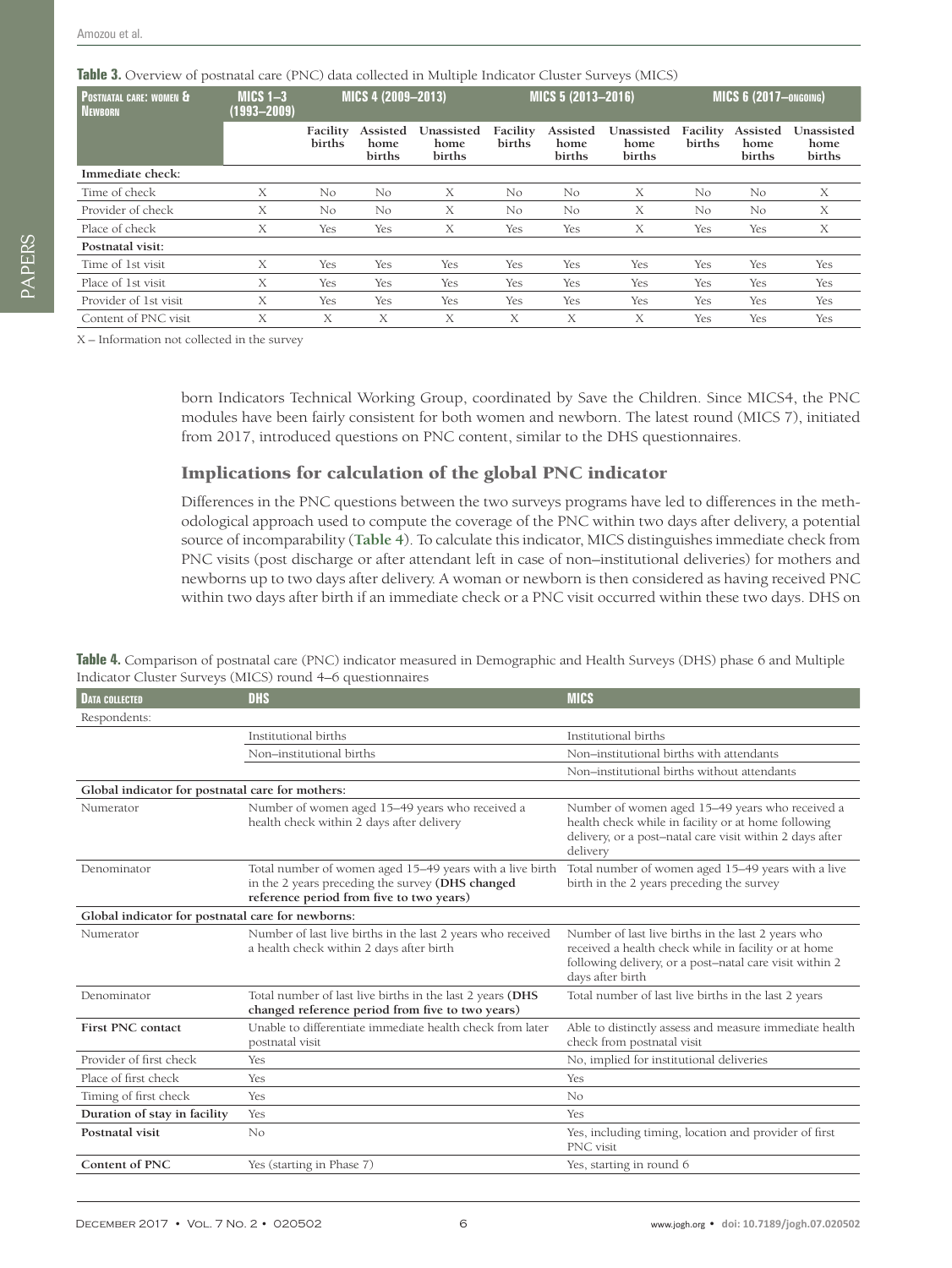the other hand, does not make this distinction and includes only the first health check after delivery that may occur anytime between birth and two days following delivery, regardless of whether it was the immediate check or the later PNC visit (see Figure S1 and S2 in **Online Supplementary Document**). However, from phase 7 onwards DHS, questions separating out immediate check (pre–discharge check) from a later postnatal visit (post–discharge check) were introduced.

Assessment of the questionnaires from MICS 4 or 5 and DHS phase 6 further reveals that though the wording of questions about postnatal care of women are fairly similar across the two survey programs such as providing examples of a health check, a fundamental difference exists in the way questions are framed for postnatal care of newborns. While MICS asks about immediate health check and postnatal

<span id="page-6-1"></span>

**Figure 2.** Timing of health check, Ghana Demographic and Health Surveys (DHS) 2014. **A.** Women. **B.** Newborn.

visits for the newborn without a specific reference period, DHS' questions on PNC for newborns considers checks within two months following the birth of the baby. However, in the most recent versions of the DHS (DHS phase 7) and MICS questionnaires, questions about postnatal care for women and newborns are closely aligned for institutional births but remain inconsistent for non–institutional births.

#### Comparing PNC coverage and timing between surveys

**[Table 5](#page-6-0)** and **[Table 6](#page-4-0)** show measures of PNC respectively for women and newborns, comparing MICS and DHS results in the four countries. The pattern explained above, of broadly similar coverage of PNC for women between the two types of surveys and largely different coverage of PNC for newborns is seen in these four countries. Using MICS data, which allows us to distinguish between immediate (pre–discharge) checks and (post–discharge) postnatal visits, we see a higher proportion of newborns receiving a postnatal visit compared to women, while coverage of the immediate check is not very dissimilar for women and newborns.

In **[Figure 2](#page-6-1)** and **[Figure 3](#page-7-0)**, we assess the distribution of timing of health check for women and newborn in Ghana, respectively for DHS and MICS. From the

<span id="page-6-0"></span>**Table 5.** Postnatal care for women across Demographic and Health Surveys (DHS) and Multiple Indicator Cluster Surveys (MICS)

|                                               | <b>BANGLADESH</b>  |                            | <b>GHANA</b>       |                     | <b>KYRGYZSTAN</b>  |                     | <b>NEPAL</b>       |                     |
|-----------------------------------------------|--------------------|----------------------------|--------------------|---------------------|--------------------|---------------------|--------------------|---------------------|
| Women with non-institutional births:          |                    |                            |                    |                     |                    |                     |                    |                     |
|                                               | <b>DHS</b><br>2014 | <b>MICS</b><br>$2012 - 13$ | <b>DHS</b><br>2014 | <b>MICS</b><br>2011 | <b>DHS</b><br>2012 | <b>MICS</b><br>2014 | <b>DHS</b><br>2011 | <b>MICS</b><br>2014 |
| n                                             | 1932               | 5391                       | 572                | 825                 | 5                  | 11                  | 1143               | 894                 |
| Any postnatal care                            | 46.9               | 26.2                       | 53.7               | 57.1                | NR                 |                     | 13.7               | 20.6                |
| Immediate health check                        | NA                 | 22.1                       | NA                 | 47.2                | NA                 |                     | NA                 | 16.3                |
| Postnatal visit                               | NA                 | 8.7                        | NA                 | 21.9                | NA.                |                     | NA                 | 7.2                 |
| Postnatal health check within 2 d of delivery | 42.4               | 24.5                       | 44.9               | 50.9                | <b>NR</b>          |                     | 11.3               | 18.4                |
| Women with institutional births:              |                    |                            |                    |                     |                    |                     |                    |                     |
| n                                             | 1272               | 2461                       | 1691               | 1703                | 1686               | 1648                | 888                | 1130                |
| Any postnatal care                            | 92.7               | 78.4                       | 95.9               | 97.7                | 98.5               | 99.2                | 88.5               | 90.6                |
| Immediate health check                        | 92.2               | 76.5                       | 95.2               | 97.5                | 98.3               | 99.1                | 87.8               | 90.5                |
| Postnatal visit                               | NA                 | 17.8                       | NA                 | 26.6                | NA                 | 55.6                | NA                 | 17.0                |
| Postnatal health check within 2 days of de-   | 86.8               | 76.9                       | 93.4               | 97.5                | 96.3               | 99.1                | 87.3               | 90.6                |
| livery                                        |                    |                            |                    |                     |                    |                     |                    |                     |
| All women (check within 2 days)               | 60.1               | 40.4                       | 81.2               | 82.3                | 95.9               | 97.8                | 44.5               | 57.9                |

NA – question not asked, NR – analysis not reported due to small sample size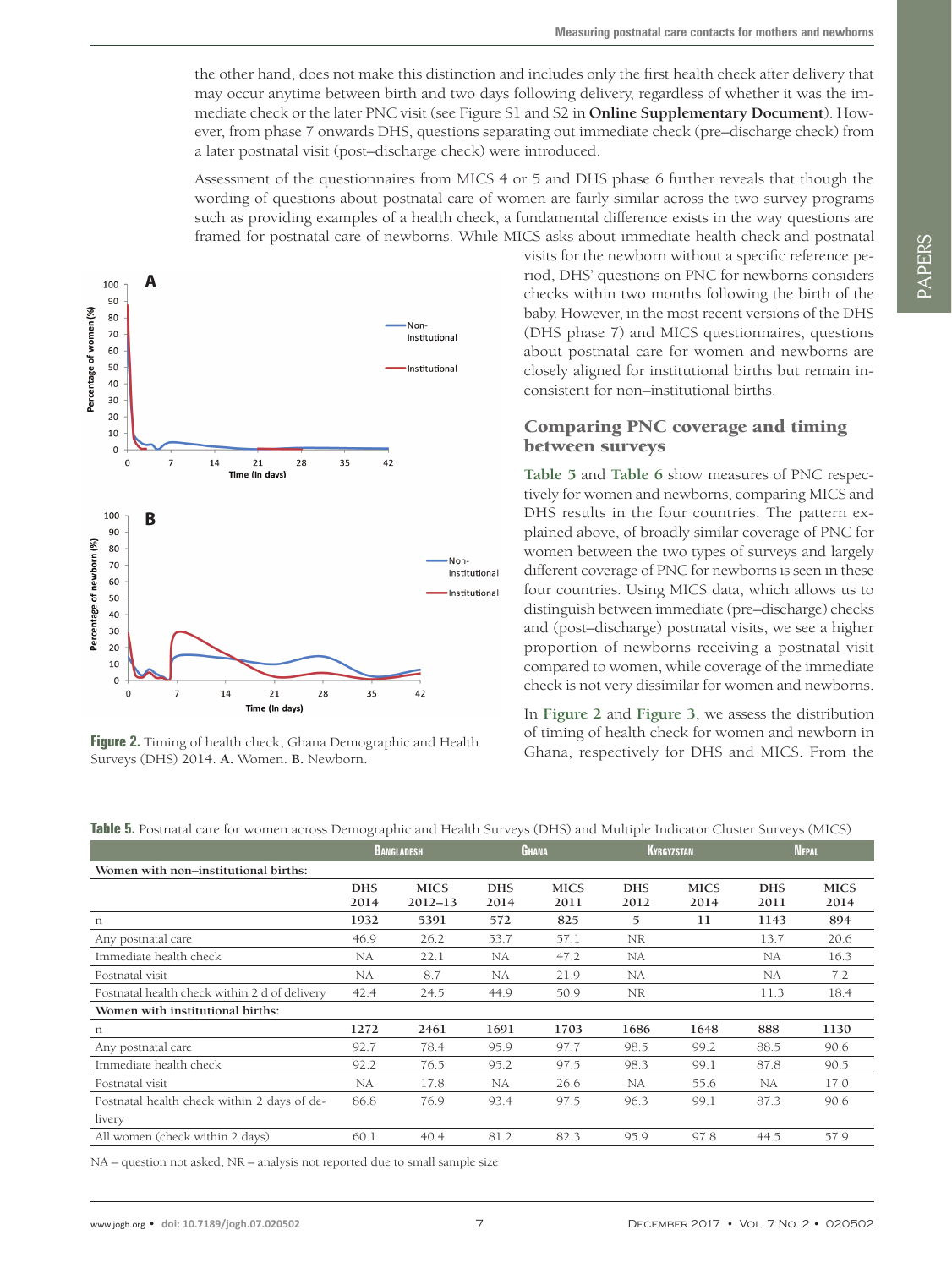<span id="page-7-0"></span>



**Figure 3.** Timing of postnatal visit, Ghana Multiple Indicator Cluster Surveys (MICS) 2011. **A.** Women. **B.** Newborn.

DHS, most women appear to report a health check for themselves within the first days following delivery, most of the first day for institutional deliveries. However for their newborn, the reported coverage is much lower overall and the bimodal distribution (at day 0 and day 7) indicates that a substantial number of women report PNC on day 7 rather than within the first two days. For MICS, the figures include only the distribution of timing of the post–discharge or postnatal visit for women and newborn as the survey does not collect information on timing of immediate health check. The distribution of timing of postnatal visit is nearly identical for the mother and the newborn regardless of place of delivery.

## **DISCUSSION**

Postnatal care is one of the essential strategies recommended for scale–up in many countries to improve health outcomes for women and newborn. The proportion of women receiving postnatal care within two days of delivery and the proportion of newborns receiving postnatal care within two days of delivery are the global consensus indicators for monitoring the coverage of this practice by countries. While enormous progress has been made in the past decade to accurately measure these indicators through household surveys, monitoring of levels and trend require consistent measurement across survey programs, time and geographies. We reviewed the way data on PNC

indicators have been collected and the methodology used for their computation focusing on the two largest household survey programs, MICS and DHS. Results showed that the two survey programs have not measured the PNC indicator consistently, both in the way the questions are framed and the approach used for computation of this indicator. MICS dedicated a detailed standalone module to collect information on PNC for mother and newborn and included details that try to capture immediate checks following delivery from subsequent postnatal visit following discharge from health facility (in case of facility delivery) or when the attendant has left (in case of out–of facility deliveries with health professional or trained birth

|                                                  |                    | <b>BANGLADESH</b>          |                    | <b>GHANA</b>        |                    | KYRGYZSTAN          |                    | <b>NEPAL</b>        |
|--------------------------------------------------|--------------------|----------------------------|--------------------|---------------------|--------------------|---------------------|--------------------|---------------------|
| Non-institutional births:                        |                    |                            |                    |                     |                    |                     |                    |                     |
|                                                  | <b>DHS</b><br>2014 | <b>MICS</b><br>$2012 - 13$ | <b>DHS</b><br>2014 | <b>MICS</b><br>2011 | <b>DHS</b><br>2012 | <b>MICS</b><br>2014 | <b>DHS</b><br>2011 | <b>MICS</b><br>2014 |
| n                                                | 1932               | 5391                       | 572                | 825                 | 5                  | 11                  | 1143               | 894                 |
| Any postnatal care                               | 51.7               | 25.9                       | 66.6               | 62.3                | 48.8               | 59.6                | 30.0               | 22.1                |
| Immediate health check                           | NA                 | 20.9                       | NA                 | 47.4                | NA                 | 29.8                | NA                 | 15.0                |
| Postnatal visit                                  | NA                 | 11.3                       | NA                 | 35.9                | NA                 | 54.6                | NA                 | 11.7                |
| Postnatal health check within 2 days of delivery | 41.5               | 23.8                       | 16.5               | 54.0                | 48.8               | 59.6                | 9.6                | 17.6                |
| Institutional births:                            |                    |                            |                    |                     |                    |                     |                    |                     |
| n                                                | 1272               | 2461                       | 1691               | 1703                | 1686               | 1648                | 888                | 1130                |
| Any postnatal care                               | 81.7               | 83.3                       | 73.4               | 97.9                | 89.5               | 99.9                | 68.5               | 91.2                |
| Immediate health check                           | NA                 | 80.5                       | NA                 | 97.1                | NA                 | 99.7                | NA                 | 90.6                |
| Postnatal visit                                  | NA                 | 26.6                       | NA                 | 44.3                | NA                 | 94.9                | NA                 | 22.3                |
| Postnatal health check within 2 days of delivery | 74.3               | 80.9                       | 24.9               | 97.1                | 80.0               | 99.7                | 56.5               | 90.6                |
| All births (check within 2 days)                 | 54.5               | 41.2                       | 22.8               | 83.1                | 79.8               | 98.5                | 30.1               | 57.7                |
|                                                  |                    |                            |                    |                     |                    |                     |                    |                     |

**Table 6.** Postnatal care for newborn across Demographic and Health Surveys (DHS) and Multiple Indicator Cluster Surveys (MICS)

NA – question not asked, NR – analysis not reported due to small sample size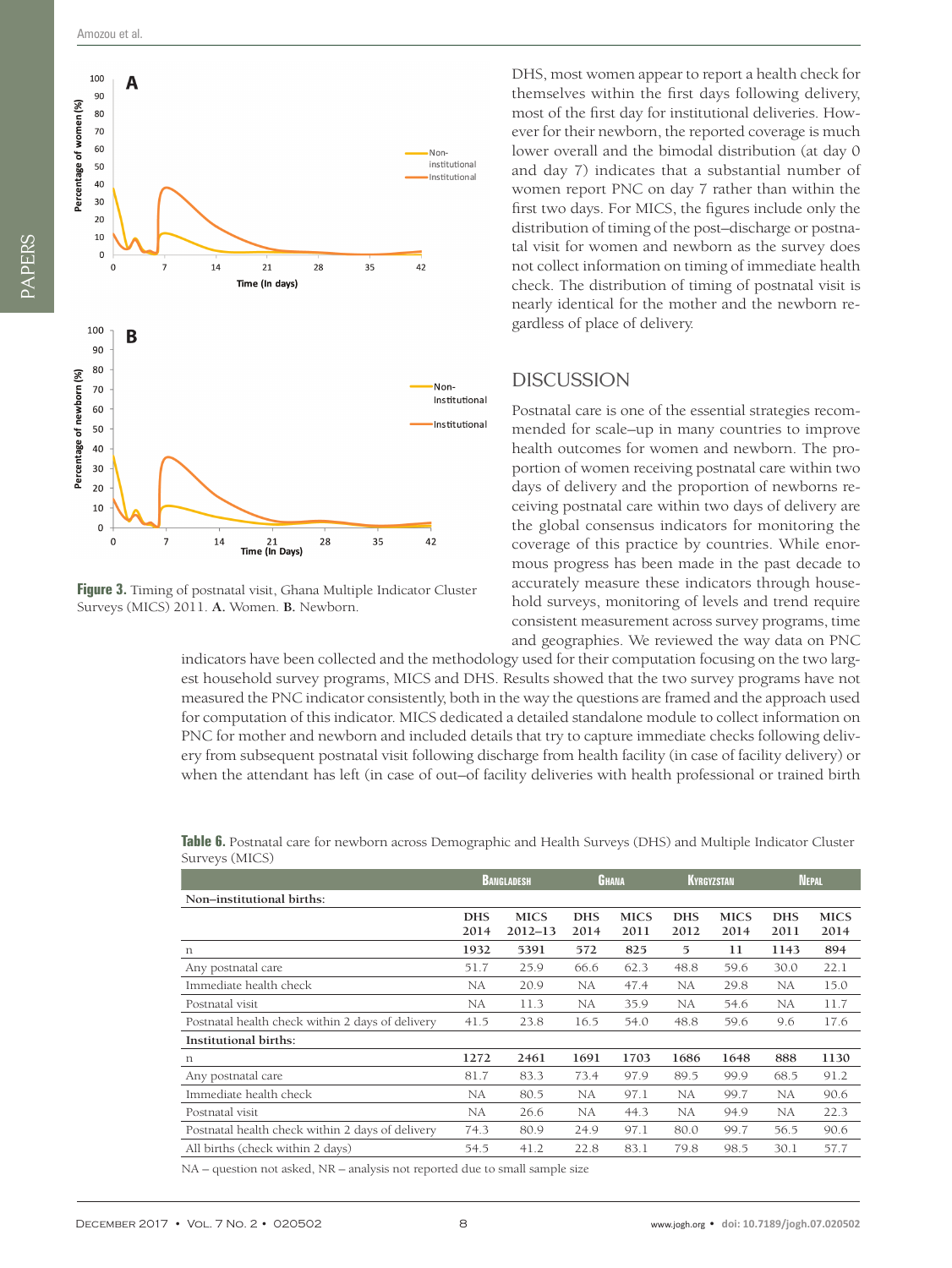attendant). Their approach and questions used are similar for mothers and newborns. The calculation approach of the PNC indicators for either mothers or newborns thus captures occurrence of an immediate and/or a later postnatal visit occurring within the two–days window. By segmenting the postnatal period, this approach aims to better trigger the memory of the respondent toward a more accurate response. Consequently, coverage levels based on this approach tend to be higher than that of the DHS, and similar for both women and newborns.

DHS, on the other hand, implements a blended pregnancy and PNC module and measures the indicator differently for mothers and newborns. It does not systematically distinguish the immediate vs postnatal visit. Furthermore, for newborns, PNC questions in DHS refer to a check in the two month period following birth. The resulting coverage measures show a much lower PNC rate for newborns compared to women. We suspect that when mothers are asked during interviews about PNC of their newborn within the two months following the delivery, they are more likely to recall the most recent visit, which is likely to fall outside the first two days, resulting in an under–estimation of the coverage indicator. We indeed found a divergence in the distribution of timing of postnatal checks in DHS, with women reporting most immediate care for themselves (thus resulting in high coverage of PNC) while for their newborn, a substantial number of women tend to report the check at day 7, resulting in lower coverage of PNC within two–day of delivery for newborns. Because such two–month reference window is not applied to women themselves, they are likely to report more accurately a check that occurred within two days of delivery, especially given pre–discharge questions were specified. However, the confusion between when the intrapartum period ends and the postnatal period begins means that the immediate health check may also be capturing immediate intrapartum checks not necessarily considered as postnatal health check. A qualitative study in Malawi and Bangladesh suggested that women may potentially be reporting on a routine intrapartum check rather than a distinct postnatal contact [[15](#page-9-13),[16](#page-9-14)]. This may result in overestimation of PNC measures in women for DHS and in both women and newborns for MICS.

While our analysis does not constitute a validation of one approach vs the other, a clear and most actionable implication is for MICS and DHS to coordinate and align the measurement of such critical indicators to improve comparability between measures coming from the two survey programs. Until such alignment occurs, measures produced will not be comparable. There are also increasing calls for going beyond measures of contact such as PNC to incorporate measure of content interventions received by mothers and newborns during these contacts [[26](#page-9-23),[27\]](#page-9-24). A simple measure of contact does not provide any indication of the quality of care received, the duration and contents of such contacts. The most recent MICS round 6 and DHS phase 7 have both included a number of questions on the content of the first check within the first 2 days following birth, including cord examination, weight and temperature assessment, breastfeeding counseling and observation and counseling on symtpoms that cause a mother to take a newborn to health care. These efforts must also be guided by clear recommendation from the maternal and newborn community on content of PNC and its quality. The recent revisions to the DHS and MICS tools to improve alignment in the measurement of PNC indicators and incorporate information on PNC content is a welcome step toward filling these data gaps. However, the currents tools are still not fully aligned on PNC measurement, especially for out–of–facility deliveries.

Furthermore, more studies must to be carried out to validate reports from mothers on intrapartum and postpartum care during household survey to help fine tune the measurement tools.

**Disclaimer:** The findings and conclusions in this report are those of the authors and do not necessarily represent the official position of the respective organization.

**Funding:** The analysis in this paper was partly supported by the Bill & Melinda Gates Foundation through the Countdown to 2015.

**Authorship contributions:** AA conceived and designed the analysis plan, VM carried out data analysis and wrote initial draft, LC, SMK, JF, DS, LV reviewed plan of analysis and early drafts; all authors reviewed and approved final draft.

**Competing interests:** The authors completed the Unified Competing Interest form at www.icmje.org/coi\_disclosure.pdf (available upon request from the corresponding author), and have no competing interest to disclose.